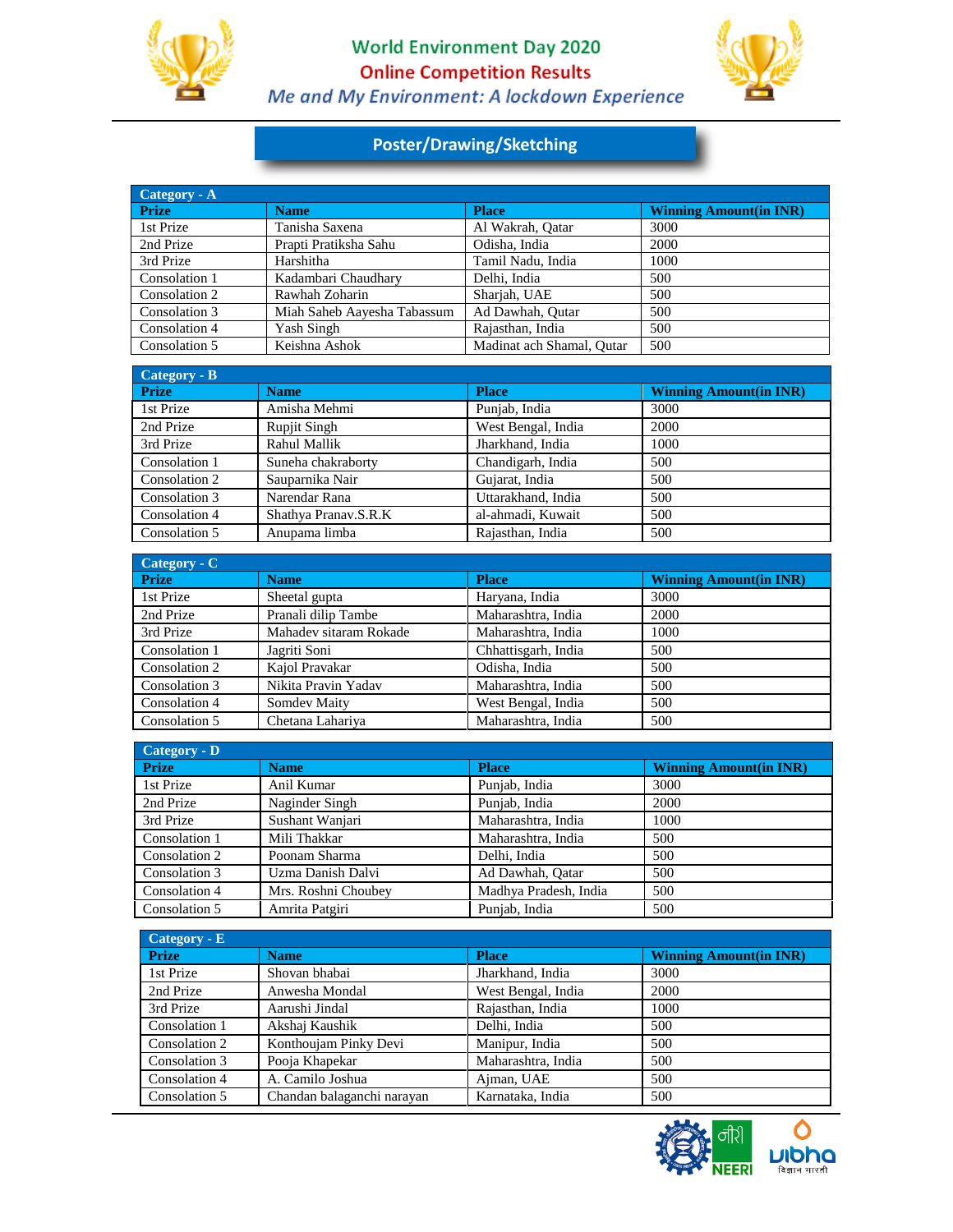

I

## **World Environment Day 2020 Online Competition Results** Me and My Environment: A lockdown Experience



# **Write-up/Story/Poem**

| Category - A  |                         |                         |                               |
|---------------|-------------------------|-------------------------|-------------------------------|
| <b>Prize</b>  | <b>Name</b>             | <b>Place</b>            | <b>Winning Amount(in INR)</b> |
| 1st Prize     | Ojasav Bhatia           | Haryana, India          | 3000                          |
| 2nd Prize     | Samanwita Bhattacharjee | Uttarakhand, India      | 2000                          |
| 3rd Prize     | Tanvi Sarode            | Goa, India              | 1000                          |
| Consolation 1 | Ankita Maharana         | Odisha, India           | 500                           |
| Consolation 2 | Aarav Agrawal           | West Bengal, India      | 500                           |
| Consolation 3 | Saron Satheesh Menon    | Sharjah, UAE            | 500                           |
| Consolation 4 | Aditya Singh            | Punjab, India           | 500                           |
| Consolation 5 | Anumita Raj             | Uttar Pradesh, India    | 500                           |
| Category - B  |                         |                         |                               |
| <b>Prize</b>  | <b>Name</b>             | <b>Place</b>            | <b>Winning Amount(in INR)</b> |
| 1st Prize     | <b>Fudail Ahmed</b>     | Sharjah, UAE            | 3000                          |
| 2nd Prize     | Shreoshee Shanker       | Jharkhand, India        | 2000                          |
| 3rd Prize     | Mahi Singhal            | Uttarakhand, India      | 1000                          |
| Consolation 1 | Theertha Puthalath      | Sharjah, UAE            | 500                           |
| Consolation 2 | Kamya Sharma            | Himachal Pradesh, India | 500                           |
| Consolation 3 | Riicho                  | West Bengal, India      | 500                           |
| Consolation 4 | Omkar Gupta             | Maharashtra, India      | 500                           |
| Consolation 5 | Deewanshu Gulati        | Punjab, India           | 500                           |

| Category - C  |                      |                      |                               |
|---------------|----------------------|----------------------|-------------------------------|
| <b>Prize</b>  | <b>Name</b>          | <b>Place</b>         | <b>Winning Amount(in INR)</b> |
| 1st Prize     | Akshita Kanna        | Abu Dhabi, UAE       | 3000                          |
| 2nd Prize     | Vighnesh Vimal       | Bihar, India         | 2000                          |
| 3rd Prize     | Anu Bharti           | Jammu-Kashmir, India | 1000                          |
| Consolation 1 | Apoorva Nilay Dhopte | Maharashtra, India   | 500                           |
| Consolation 2 | Mansi                | Uttar Pradesh, India | 500                           |
| Consolation 3 | Karan                | Goa, India           | 500                           |
| Consolation 4 | Jiten Bhadane        | Gujarat, India       | 500                           |
| Consolation 5 | Gunjan Pandey        | Delhi, India         | 500                           |

| Category - D  |                     |                    |                               |
|---------------|---------------------|--------------------|-------------------------------|
| <b>Prize</b>  | <b>Name</b>         | <b>Place</b>       | <b>Winning Amount(in INR)</b> |
| 1st Prize     | Mallika Seshadri    | Tamil Nadu, India  | 3000                          |
| 2nd Prize     | Reema Sumesh        | Al Wakrah, Oatar   | 2000                          |
| 3rd Prize     | Jayshree K Rangolia | Gujarat, India     | 1000                          |
| Consolation 1 | B. Magdalene Sylvia | Ad Dawhah, Oatar   | 500                           |
| Consolation 2 | Ishrat Fatima       | Umm Said, Oatar    | 500                           |
| Consolation 3 | Puspa               | Jharkhand, India   | 500                           |
| Consolation 4 | Sharmila Dash       | Maharashtra, India | 500                           |
| Consolation 5 | Vedapathi Ck        | Tamil Nadu, India  | 500                           |

| $Category - E$ |                        |                    |                               |
|----------------|------------------------|--------------------|-------------------------------|
| <b>Prize</b>   | Name                   | <b>Place</b>       | <b>Winning Amount(in INR)</b> |
| 1st Prize      | Mumtaz Abdulla         | Sharjah, UAE       | 3000                          |
| 2nd Prize      | Swapnil M Dudhwadkar   | Maharashtra, India | 2000                          |
| 3rd Prize      | Niharika Verma         | Punjab, India      | 1000                          |
| Consolation 1  | Javakumar Menon        | Ad Dawhah, Oatar   | 500                           |
| Consolation 2  | Dr.Chandni Chakraborty | West Bengal, India | 500                           |
| Consolation 3  | Ishita Bera            | Delhi, India       | 500                           |
| Consolation 4  | Anjali V Raj           | Karnataka, India   | 500                           |
| Consolation 5  | MANABENDRA M DE        | Karnataka, India   | 500                           |

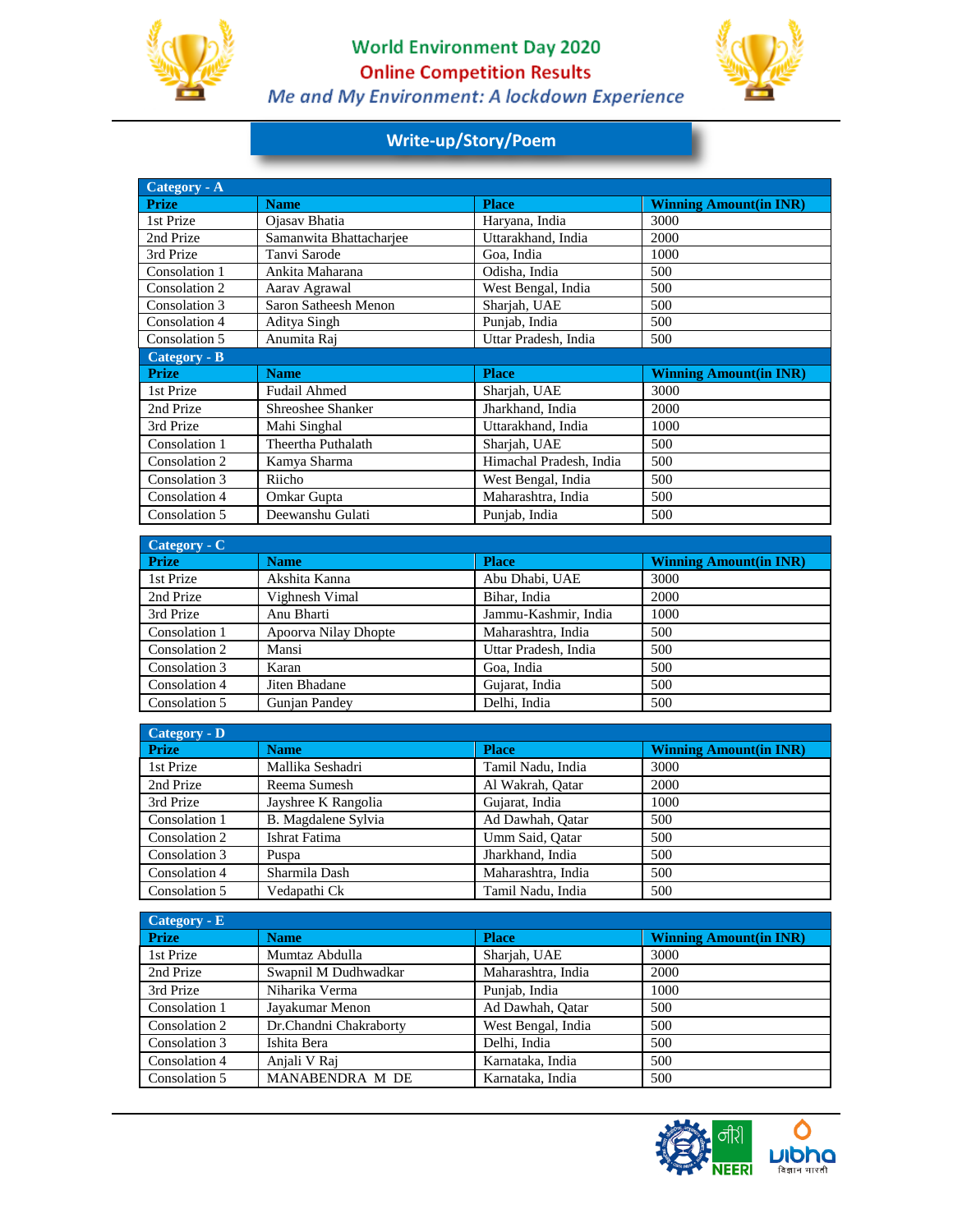

I

## **World Environment Day 2020 Online Competition Results** Me and My Environment: A lockdown Experience



## **Photography**

| Category - A  |                       |                        |                               |
|---------------|-----------------------|------------------------|-------------------------------|
| <b>Prize</b>  | <b>Name</b>           | <b>Place</b>           | <b>Winning Amount(in INR)</b> |
| 1st Prize     | Hana Haneefa          | Ad Dawhah, Oatar       | 3000                          |
| 2nd Prize     | Devansh Benda         | Madhya Pradesh, India  | 2000                          |
| 3rd Prize     | Nilavan Sivakumar     | Ar Riyad, Saudi Arabia | 1000                          |
| Consolation 1 | Kushankur Rakshit     | West Bengal, India     | 500                           |
| Consolation 2 | Emil George Suresh    | Al Manamah, Bahrain    | 500                           |
| Consolation 3 | Sneha T Rajesh        | Sharjah, UAE           | 500                           |
| Consolation 4 | Bhagya Shylaja Suresh | Sharjah, UAE           | 500                           |
| Consolation 5 | Tanvi Kwatra          | Uttar Pradesh, India   | 500                           |

| Category - B  |                    |                       |                               |
|---------------|--------------------|-----------------------|-------------------------------|
| <b>Prize</b>  | <b>Name</b>        | <b>Place</b>          | <b>Winning Amount(in INR)</b> |
| 1st Prize     | Rida Ravoof        | Dubai, UAE            | 3000                          |
| 2nd Prize     | Maria Cicily Pius  | Dubai, UAE            | 2000                          |
| 3rd Prize     | Alex George Viljo  | Al Farwaniyah, Kuwait | 1000                          |
| Consolation 1 | Arshiya            | Dubai, UAE            | 500                           |
| Consolation 2 | Adnan mansoor      | Ras Al Khaimah, UAE   | 500                           |
| Consolation 3 | Irene Thomas       | Abu Dhabi, UAE        | 500                           |
| Consolation 4 | Diva Meena         | Rajasthan, India      | 500                           |
| Consolation 5 | Jaiswal Avlin Arya | Abu Dhabi, UAE        | 500                           |

| Category - C  |                    |                       |                               |
|---------------|--------------------|-----------------------|-------------------------------|
| <b>Prize</b>  | <b>Name</b>        | <b>Place</b>          | <b>Winning Amount(in INR)</b> |
| 1st Prize     | Atharva Gijare     | Maharashtra, India    | 3000                          |
| 2nd Prize     | Goutham Sudeesh    | Al Farwaniyah, Kuwait | 2000                          |
| 3rd Prize     | Sewang Tamang      | West Bengal, India    | 1000                          |
| Consolation 1 | Somesh Kumar Patel | Tamil Nadu, India     | 500                           |
| Consolation 2 | Anusha Shanmugam   | Tamil Nadu, India     | 500                           |
| Consolation 3 | Ilma Khan          | Uttar Pradesh, India  | 500                           |
| Consolation 4 | Nitish Mishra      | Uttar Pradesh, India  | 500                           |
| Consolation 5 | Prathamesh Kadam   | Maharashtra, India    | 500                           |

| $\text{Category} - \text{D}$ |                      |                       |                               |
|------------------------------|----------------------|-----------------------|-------------------------------|
| <b>Prize</b>                 | <b>Name</b>          | <b>Place</b>          | <b>Winning Amount(in INR)</b> |
| 1st Prize                    | Gopal Pandey         | Sikkim, India         | 3000                          |
| 2nd Prize                    | Mr Antony K. K.      | Al Wakrah, Oatar      | 2000                          |
| 3rd Prize                    | Sasi Krishnan        | Al Farwaniyah, Kuwait | 1000                          |
| Consolation 1                | Madhu Dubey          | Madhya Pradesh, India | 500                           |
| Consolation 2                | Jomol J              | Kerala, India         | 500                           |
| Consolation 3                | Galeena Binoth Lonen | Al Wakrah, India      | 500                           |
| Consolation 4                | Vaishali Nitin Kamat | Maharashtra, India    | 500                           |
| Consolation 5                | Pooia Virmani        | Uttar Pradesh, India  | 500                           |

| $Category - E$ |                   |                    |                               |
|----------------|-------------------|--------------------|-------------------------------|
| <b>Prize</b>   | <b>Name</b>       | <b>Place</b>       | <b>Winning Amount(in INR)</b> |
| 1st Prize      | Kartika Pandey    | Delhi, India       | 3000                          |
| 2nd Prize      | Ullas Chirakkara  | Kerala, India      | 2000                          |
| 3rd Prize      | Namita            | Rajasthan, India   | 1000                          |
| Consolation 1  | Ashwini Gahukar   | Maharashtra, India | 500                           |
| Consolation 2  | Meena Saha        | Delhi, India       | 500                           |
| Consolation 3  | Priyanka Mahadik  | Maharashtra, India | 500                           |
| Consolation 4  | Mohammad Anas     | Delhi, India       | 500                           |
| Consolation 5  | Avinash Chaudhary | Maharashtra, India | 500                           |

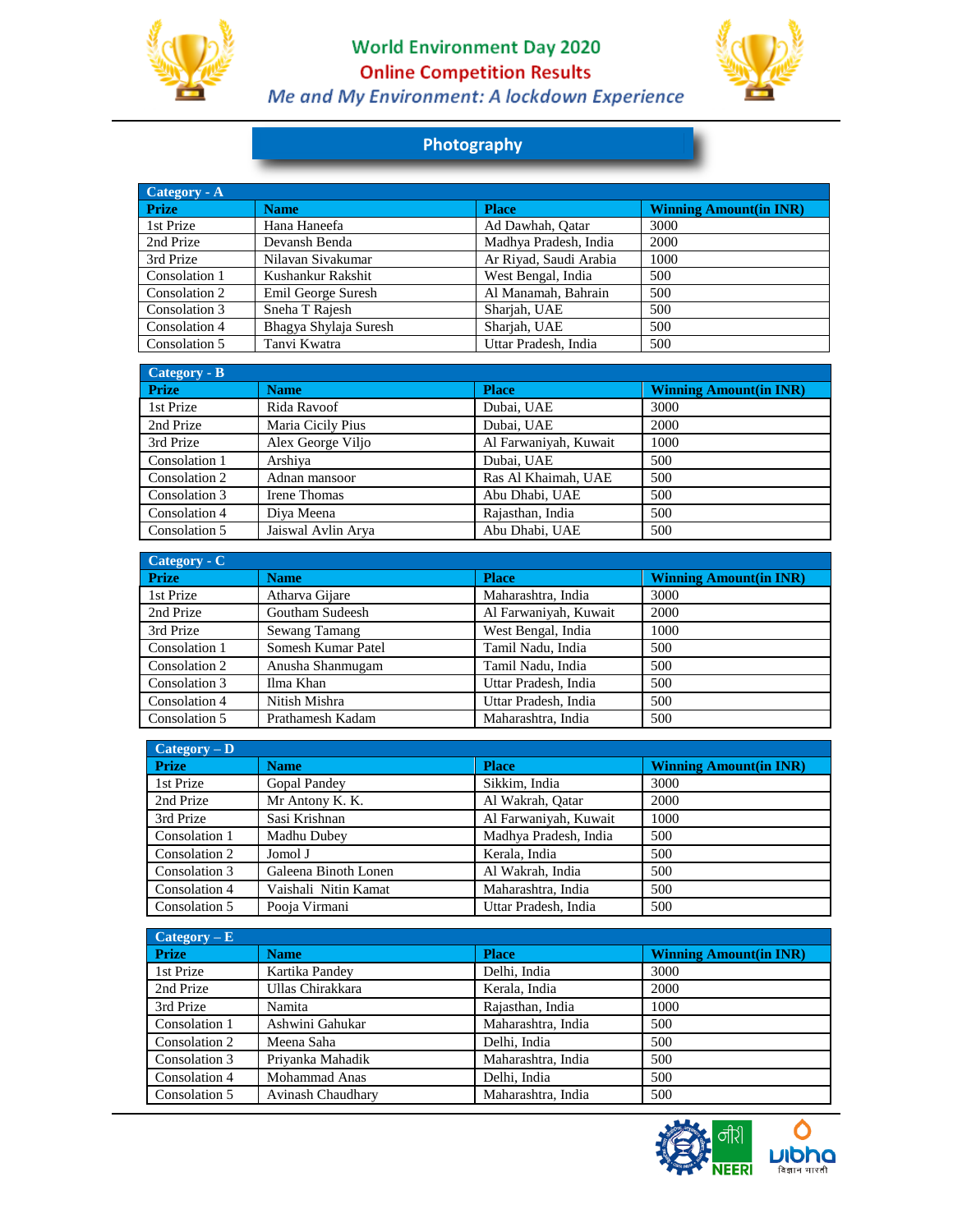

**World Environment Day 2020 Online Competition Results** Me and My Environment: A lockdown Experience



## **Short Video**

| Category - A  |                              |                    |                               |
|---------------|------------------------------|--------------------|-------------------------------|
| <b>Prize</b>  | <b>Name</b>                  | <b>Place</b>       | <b>Winning Amount(in INR)</b> |
| 1st Prize     | Keertana Nair                | Abu Dhabi, UAE     | 3000                          |
| 2nd Prize     | Viren Vishwesh Khadilkar     | Maharashtra, India | 2000                          |
| 3rd Prize     | Hana Haneefa                 | Ad Dawhah, Oatar   | 1000                          |
| Consolation 1 | Rupankar Richard Chakrabarty | West Bengal, India | 500                           |
| Consolation 2 | Amrita Vineeth Krishna       | Sharjah, UAE       | 500                           |
| Consolation 3 | Mohammad Hammad              | Maharashtra, India | 500                           |
| Consolation 4 | Drishti Jain                 | Ar Rayyan, Oatar   | 500                           |
| Consolation 5 | Mrinal Dabi                  | Al Wakrah, Oatar   | 500                           |

| Category - B  |                          |                     |                               |
|---------------|--------------------------|---------------------|-------------------------------|
| <b>Prize</b>  | <b>Name</b>              | <b>Place</b>        | <b>Winning Amount(in INR)</b> |
| 1st Prize     | Aditya Bhusari           | Maharashtra, India  | 3000                          |
| 2nd Prize     | Ditadeep Sarkar          | Maharashtra, India  | 2000                          |
| 3rd Prize     | Prival Sharma            | Rajasthan, India    | 1000                          |
| Consolation 1 | Srushti Shantaram Gunjal | Maharashtra, India  | 500                           |
| Consolation 2 | Karthik Rajesh           | Al Manamah, Bahrain | 500                           |
| Consolation 3 | Shahina Hashim           | Ar Rayyan, Qatar    | 500                           |
| Consolation 4 | Haribala Shaji           | Kerala, India       | 500                           |
| Consolation 5 | Arush Gaur               | Karnataka, India    | 500                           |

| $\text{Category} \cdot \text{C}$ |                   |                    |                               |
|----------------------------------|-------------------|--------------------|-------------------------------|
| <b>Prize</b>                     | <b>Name</b>       | <b>Place</b>       | <b>Winning Amount(in INR)</b> |
| 1st Prize                        | Kautuk Marolia    | Maharashtra, India | 3000                          |
| 2nd Prize                        | Harender Kumar    | Maharashtra, India | 2000                          |
| 3rd Prize                        | Srusthi Gadge     | Maharashtra, India | 1000                          |
| Consolation 1                    | Vasavi Jaligam    | Telangana, India   | 500                           |
| Consolation 2                    | Deepika Mukherjee | Jharkhand, India   | 500                           |

| $\text{Category} - \text{D}$ |                         |                    |                               |
|------------------------------|-------------------------|--------------------|-------------------------------|
| <b>Prize</b>                 | <b>Name</b>             | <b>Place</b>       | <b>Winning Amount(in INR)</b> |
| 1st Prize                    | Parveen Jahan           | Telangana, India   | 3000                          |
| 2nd Prize                    | Souravi Bardhan         | West Bengal, India | 2000                          |
| 3rd Prize                    | Harinder Singh Sarkaria | Punjab, India      | 1000                          |
| Consolation 1                | Bismi Joseph            | Al Wakrah, Qatar   | 500                           |

| $\text{Category} - \text{E}$ |                              |                    |                               |
|------------------------------|------------------------------|--------------------|-------------------------------|
| <b>Prize</b>                 | <b>Name</b>                  | <b>Place</b>       | <b>Winning Amount(in INR)</b> |
| 1st Prize                    | Maaz Kazmi                   | Maharashtra, India | 3000                          |
| 2nd Prize                    | Raikarne Media Waves Pvt Ltd | Maharashtra, India | 2000                          |
| 3rd Prize                    | Rakhi                        | Haryana, india     | 1000                          |
| Consolation 1                | Jamuna Kurup                 | Delhi, India       | 500                           |

# **Congratulations to the Winners.**

Note: The winners shall be contacted se separately over email for transfer of winning amount within 7-10 day of announcement of these results.